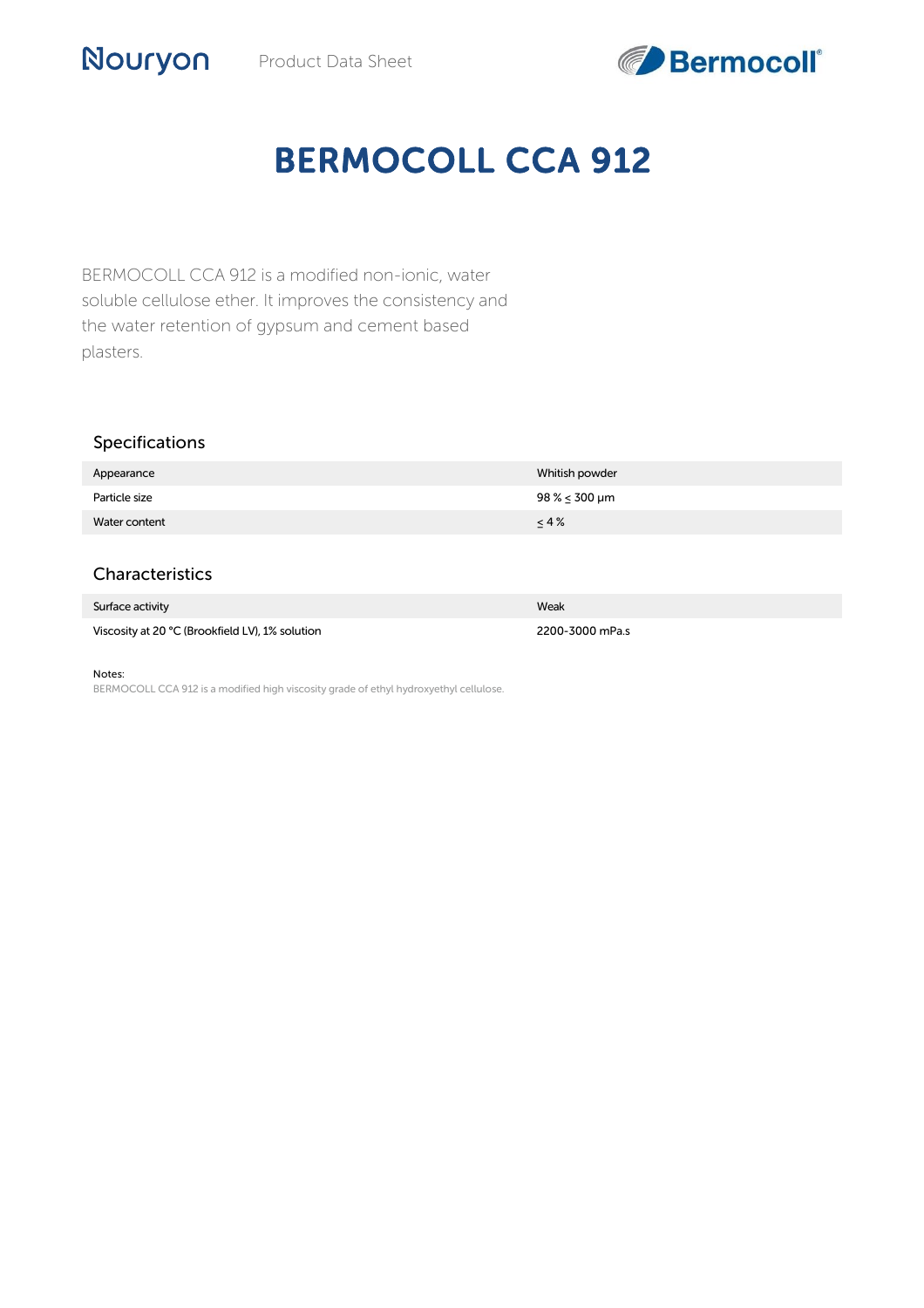# Applications

BERMOCOLL CCA 912 is used as an admixture in gypsum and cement based plasters for improvement of workability, consistency and water retention. BERMOCOLL CCA 912 prolongs the open time and effectively counteracts the sagging tendency of the plaster. BERMOCOLL CCA 912 should be admixed to the plaster in dry form before the water is added.Normal dosage is 0.15 - 0.30 % calculated on the dry mix. Due to its small particle size BERMOCOLL CCA 912 will dissolve rapidly after addition of water to the dry mix.

#### Storage

In unopened bags, BERMOCOLL CCA 912 can be stored for several years. In opened bags, the moisture content of BERMOCOLL CCA 912 will be influenced by the air humidity. At the temperatures above 250 °C (480 °F), charring of BERMOCOLL CCA 912 will occur.

### Packaging and transport

Like many industrial processed powdery materials, cellulose ether dusts are combustible and can cause dust explosions. Dust formation must be avoided or kept to a minimum. Care should be taken to prevent ignition from heat, spark, open flames or hot surface. BERMOCOLL CCA 912 is packed in a polyethylene bag. Net weight 20 kg. We recommend emptying the bags from the bottom. The empty bags can be recycled or burned. In unopened bags, BERMOCOLL CCA 912 can be stored for several years. In opened bags, the moisture content of BERMOCOLL CCA 912 will be influenced by the air humidity.At the temperatures above 250°C (480°F), charring of BERMOCOLL CCA 912 will occur. At high temperatures and in contact with an open flame, BERMOCOLL CCA 912 will burn slowly with the characteristics of cellulose.

# Safety and handling

At high temperatures and in contact with an open flame, BERMOCOLL CCA 912 will burn slowly with the characteristics of cellulose.